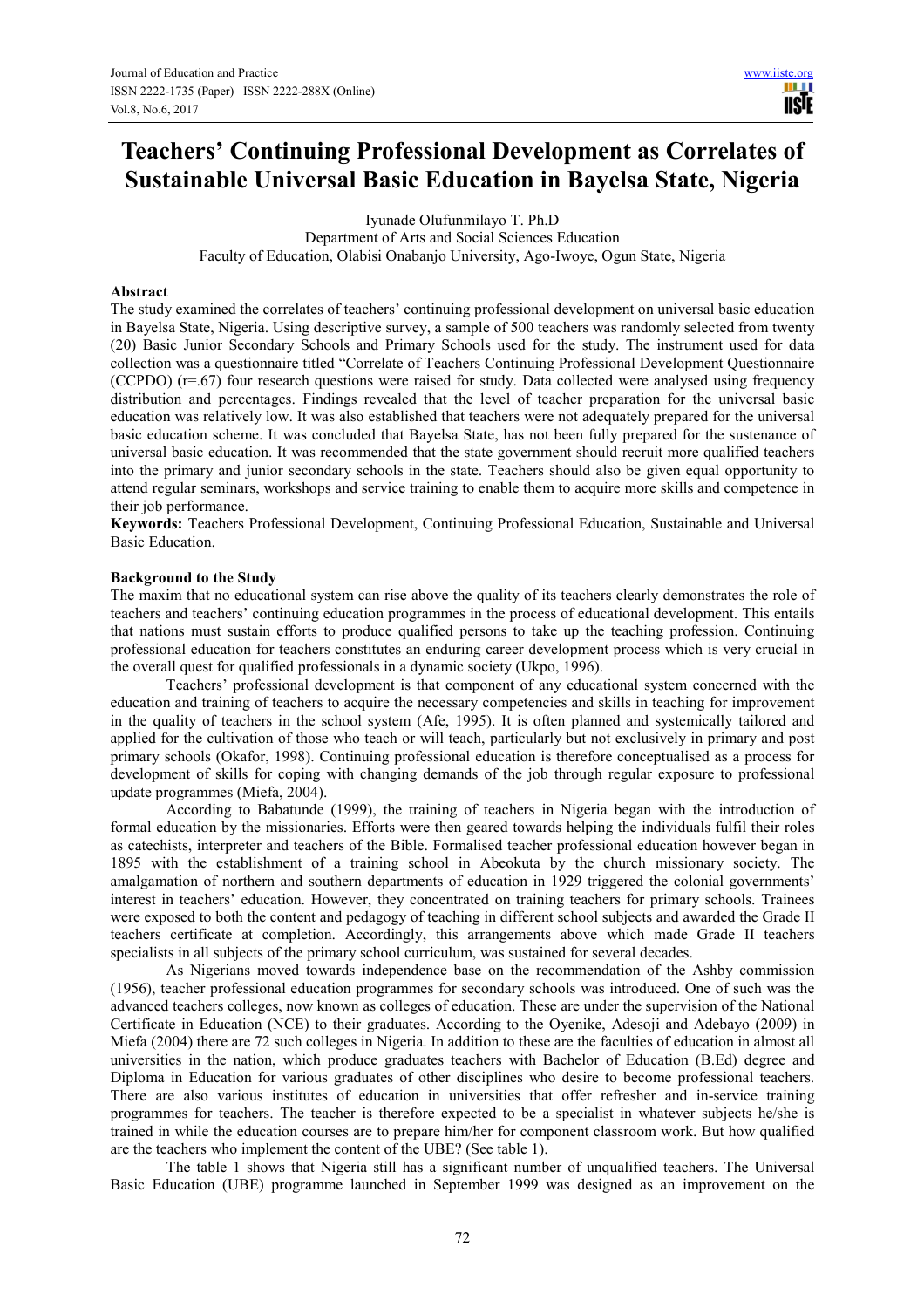Universal Primary Education, Obanya (2000) summarizes basic educatio0n as that level, type and form of learning needed to build firm root for literacy and numeracy, to inculcate basic life skills and more importantly to consolidate the skills of learning how to learn.

An attempt to combat the problem of under-qualified teachers as earlier experienced led to the establishment of the Teachers' Registration Council of Nigeria (TRCN) in 1993 with the sole responsibility of determining the standards of knowledge and skills to be attained by persons seeking to become registered as teachers (TRCN, Decree 31, 1993).

- Compulsory registration of all professional teachers;
- Make the Nigerian certificate in education (NCE) the minimum requirement qualification for teachers; and
- Mandatory continuing professional education programme for in-service teachers, however inability to provide variety of general, knowledge trainings and facilities as needed for all the programmes has become a major barrier to effective teachers training and consequently, the full implementation of the UBE.

Its reform agenda include, among other; an analysis of continuing professional training for teachers in Bayelsa State is shown below:

The number of teachers for each centre in the state was 12 i.e.  $12 \times 3 = 36$  trainers in the state (2008) statistics). The statistics for 2008 is 1724 teachers who undergo the training (2006 statistics). The statistics for 2006 is 3594 teachers trained source National Teacher Institute, Okutukutu Yenagoa, Bayelsa State.

The analysis above is as follows: 6909 teachers had undergone the training in the state; also the result shows that female teachers were trained more in terms of qualification and the requirements of the scheme. Twelve teachers in each centre amounts to 36 trainees in the state. It also shows that there was no training in 2007 (see table 2).

The analysis in table 3 shows that there are 5,188 teachers on Universal Basic Education in Bayelsa State. 2813 are male teachers while 2375 are female teachers and there are 539 Primary/Universal Basic Education in Bayelsa State. It also shows that Southern Ijaw L.G.A. has the highest number of schools which is 131 schools.

With the UBE in place, Nigeria is beginning to provide increased opportunities for actors in the primary education sectors. This is in line with the global call for "education for all" (EFA) requiring all citizens to have access to basic education. However, there is often wide disparity between policy pronouncements and policy implementations in Nigeria. The crux of basic education in Nigeria is the quality of teachers to implement the policy as innovations in education often take a lot of inputs and preparation before implementation. Any innovation in education relies a lot on the preparedness of the teachers who are termed as curriculum implementers.

# **Statement of the Problem**

The National Policy on Education (FRN, 2004) section 63 stipulates that the minimum qualification for entry into the teaching profession at any level in the Nigerian school system should be the Nigerian Certificate in Education (NCE). However, the NCE teachers have limited subject specializations where the teacher-trainees are trained in two basic teaching subjects. The curriculum orientation in training then seems inadequate for the UBE school system. This is the gap filled in this study as it examined the correlation of teachers' continuing professional training programme on universal basic education in Bayelsa State, Nigeria.

# **Based on the above problem, it was then questioned that:**

- i. What is the level of teachers' professional preparation for universal basic education programme in Bayelsa State, Nigeria?
- ii. What is the effect of teacher's continuing professional development on the implementation of UBE in Bayelsa State?
- iii. To what extent is teachers' continuing professional training adequately made regular and funded in the universal basic education sector in the state?
- iv. What are the challenges of teachers' continuing professional development on the successful implementation of universal basic education in the state?

# **Consequent upon the questions, it was then envisaged that the specific objectives of this study were to ascertain the:**

- 1. Level of teachers' professional preparation for universal basic education programme in the state is effective.
- 2. Effect of teachers' professional continuing education training for universal basic education is effective.
- 3. Regularity and funding of professional continuing education for teachers' for full implementation of the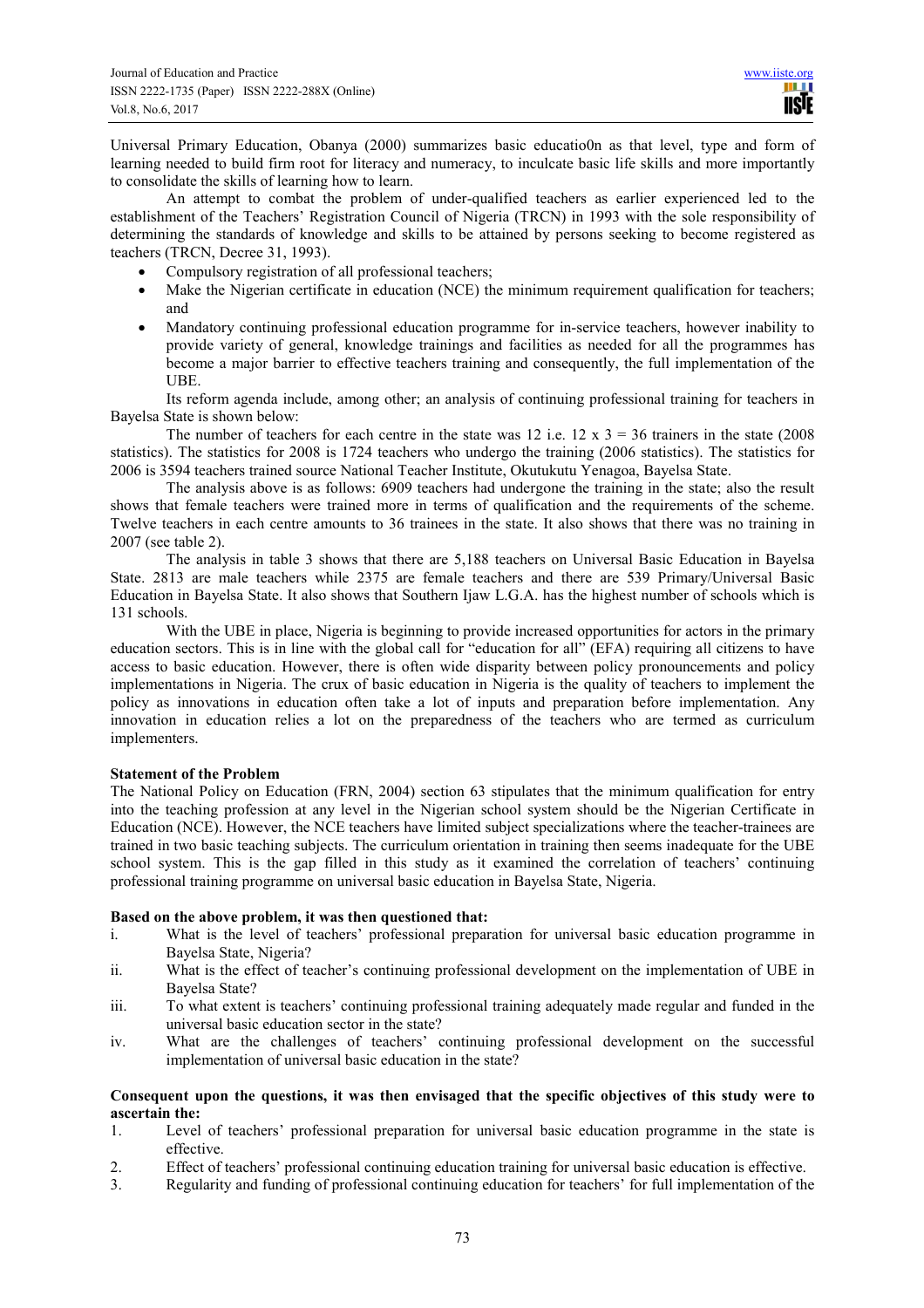**IISIE** 

universal basic education programme in the state; and

4. Challenges facing teachers' continuing professional development for effective implementation of UBE.

#### **Significance of the Study**

The study gave indications of the general trend in teachers' preparedness and readiness in implementing the universal basic education, especially at the primary and junior secondary school level through its continuing professional training and therefore provided directions in the area of lapses and how to plan accordingly. This study would help in revitalizing the education system in the state, and also aid full implementation of the Universal Basic Education in the state whereby all teachers in the UBE schools will see the need to upgrade their qualifications through continuous training.

#### **Scope of the Study**

This study examined the correlates of teachers' continuing professional development on universal basic education programme in Bayelsa state; Nigeria. The study was restricted to those programmes organized by National Teachers Institute (NTI) training centres and those provided during the 2006/20007 and 2008/2009 universal Basic education commission special intervention on professional development.

#### **Teacher's Professional Development**

Teachers are expected to play new roles as part of the system reform efforts. Teachers' professional development then provides opportunities for teachers to explore new roles, develop new instructional techniques, refine their practice and broaden themselves both as educators and as individuals. It is important that educators, parents, policy makers and the general public understand the new expectations of teachers, the new roles and responsibilities, and current definitions of professional development. Recognition by the entire community of the complex nature of the changes needed is the first step in building the necessary support to ensure that teacher fulfils their current role in systematic reform.

According to Little (1990), professional development has relied upon a deficient model in which an expert imparts knowledge and information on teachers who are assumed to be deficient and in need of outside experts to teach them new modes of working with students. He also stated that, professional development requires systematic reforms, changing both structures of school and norms and practice within them. Fullam (1991) stresses that, such change process involves four levels namely; active initiation and participation, pressure and support, changes in behaviour and beliefs, and ownership. Without understanding, it can end up adopting innovation after innovations without seeing permanent improvement in the achievement of school goals. The design, implementation, and evaluation of professional development must ensure that attention is given to all phases of the change process. Reforms efforts that do not focus on teacher acceptance may fail. Therefore, professional development must shift its emphasis from working on teachers to working with teachers toward improvement of teaching and learning for all students.

According to Ahmed (2006), teachers need to be continuously updated in knowledge and skills in view of a large volume of knowledge being generated as a result of technological advancement, which in turn calls for new ways (skills) of doing things. Osaretin (2009) cited Oyeyinka (1990) in her address who listed the following conditions for a full professionalization.

- Provision of essential service to the public.
- It is a lifelong work; a job, or a career.
- It requires a long period (sufficient) of specialized training.
- It is also required a degree of some amount of intellectual training and work.
- It requires an organization to set it up
- There is the issue of its autonomy
- It requires certification of members.
- There is also code of conduct.

To be professionally qualified, a teacher ought to possess the requisite academic and professional certificate in teaching, like the NCE, B.A, B.Sc (Ed), B.Ed, PGDE. In addition to this, they should be licensed by the Teacher Registration Council of Nigeria (TRCN) on an agreed time scale basis.

The importance of teacher's preparation of UBE is reflected by numerous conducts in that area (Pace, 2003). Teachers must believe that their behaviours can affect the education of their students. They must recognize that they have the capacity and the power to make key decisions which will affect their roles and their student's production. Accordingly, Ashton (1994) explains that basic education in the past had remained largely unsupervised, resulting in poor quality of instruction, ineffective administration, and high rate of wastage. He further explained that, virtual absence of teachers' preparation and supervision of in-service training had made the whole system in-efficient.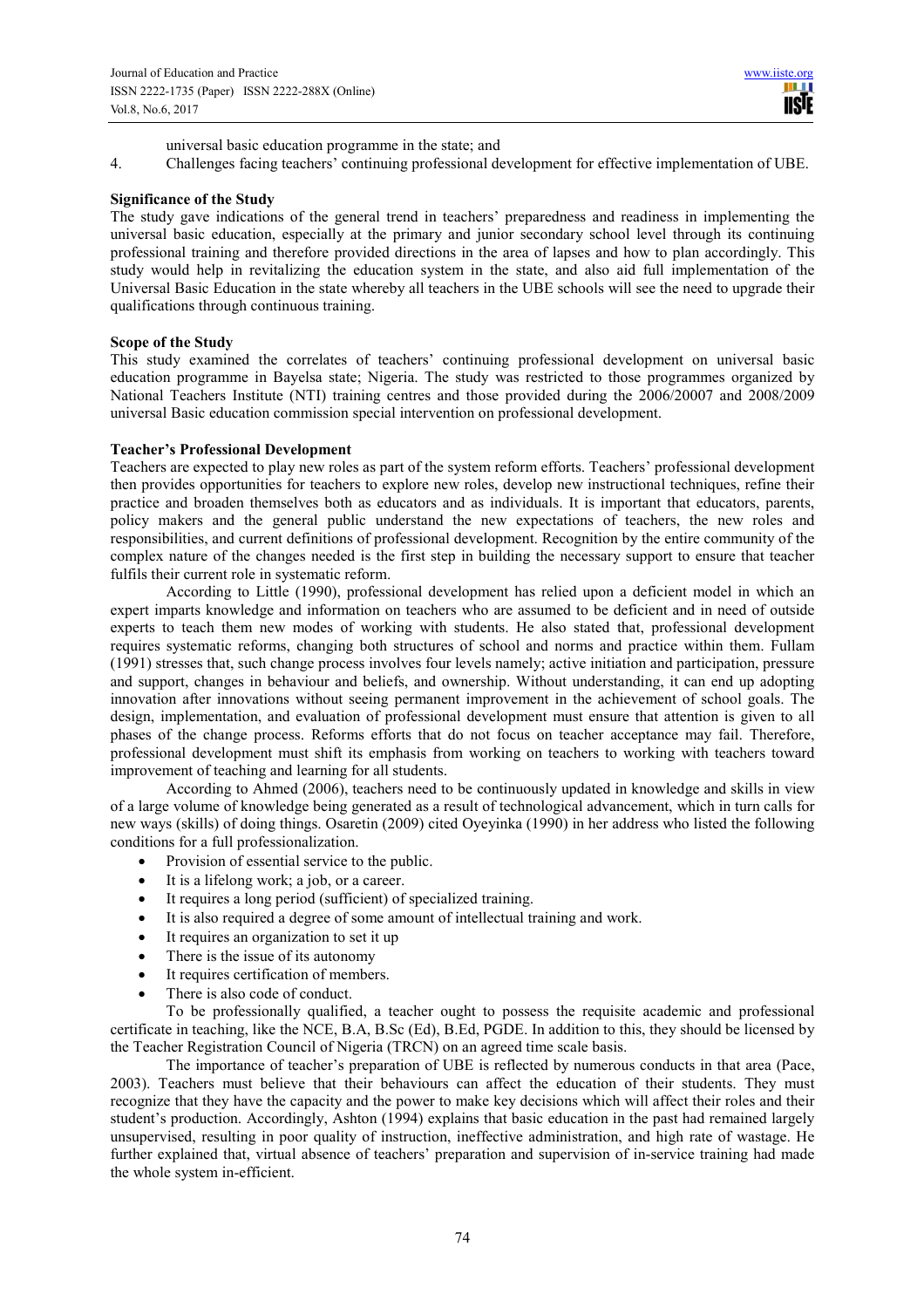To many, teachers' preparation and understanding of basic education varies. Some had articulations for full preparation of basic education in terms of putting the theory into practice. A survey of 170 teachers' trainees comprising 87 students from primary schools and 83 students of junior basic schools all in Kano State revealed that there was no fair conception of the programme. Responses such as basic education being essential, fundamental and foundational, focuses on acquisition of basic knowledge, attitudes on acquisition of basic knowledge, attitudes and skills, and creation of learning opportunity for children of all ages and both sexes are given. However, there is no evidence of clear articulation of its goals and objectives. Here one can therefore conclude that the teachers' trainees' preparation and understanding of the reform in education is shallow (Soalami, 1990).

According to FME (2005) teachers' preparation in universal basic education is not encouraging. It is because there were no consideration of teachers given that they are not included in the reform process and at a later stage they will now be called upon and push into implementing the theories whereas their understanding about the whole of learning, impact of knowledge on pupils and constrict of lives of children at early stage to have social background must be fit for further education. Most of them lack new methods in teaching some particular subjects. It further stressed on other point like understanding pupils, linking pupils to instruction, ensuring effective, psychomotor and effective development of children, transferring skills needed for individuals and social development.

It is on the basis of the above that Eze (1993) pointed out that basic education is the foundational training received by teachers which is aimed at developing and equipping teachers for all around development. This is to enhance their teaching ability and relationship with pupils, and to give teachers to enhance their training effectively.

To upgrade/update teachers' knowledge and skills in curriculum implementation while instilling in them virtues of dedication, loyalty, commitment, discipline and resourcefulness will depend on the pursuit on the following goals; producing teachers' training that is oriented to meet the challenges of the twenty first century; nurturing a commitment of lifelong learning that is creative, innovative and responsive to changes in the world of knowledge and the changing needs; designing and enriching subject content to ensure that he teacher trainees attain a high level of mastery of subject matter; building the capacity of teacher trainees in the use of effective communication skills and relevant technology for the delivery of quality education; development of relevant technology including information and communication technology for effective distance learning delivery; strengthening the institute's monitoring, evaluation and feedback mechanisms to ensure effective and efficient service delivery; establishing effective research capability in order to ensure that all the institute's programmes are based on scientifically established grounds in terms of who needs training and the content of training required; reviewing and revitalizing in-service training and retraining programmes for all categories of teachers, school administrators and school supervisors; regularly reviewing and restructuring curricula of all the institute's programmes to bring them in line with changing realities (Okafor, 1998).

Okafor (1998) then noted that the outcome of teachers professional development which was usually classified in terms of teachers competence include knowledge of goal of teaching and its implementation, knowledge of subject matter and skills to be taught and their influence on learning and teaching. Others are knowledge of students, social and individual factors affecting their development and function and self-appraisal skills of the teacher and his performance in the educational setup.

Hanushek (1996) pointed out that the areas that form the core of in-service training of teachers are as follows: lesson preparations; use of instructional materials, using different methods of teaching, knowledge of specialized subject matter, classroom discipline and their physical appearance.

# **Methodology**

The descriptive survey research design was adopted for this study. Data were generated on the basis of existing trends and evidences that could be observed, described and analysed for plausible inference. This design provides a justification for the descriptive and explanation of prevailing phenomenon as relates to the research focus.

The population comprised 6,491 teachers in the employment of 824 states Universal Education Board (SUBEB) in primary and junior basic secondary schools in Bayelsa State. The population of teachers in the primary schools were 5,324 while those in junior secondary schools were 1,167 respectively. From the population above, five hundred (500) teachers from 20 UBE schools were selected through stratified proportional random sampling technique. Thus, four hundred and fifty (450) teachers from the primary schools and fifty (50) teachers from the junior secondary schools were selected.

#### **Instrumentation**

A structured validate questionnaire titled: "Correlates of Teachers' Continuing Professional Development Questionnaire (CTCPDQ) was designed for data collection. It was a closed-ended scale with two sections 'A'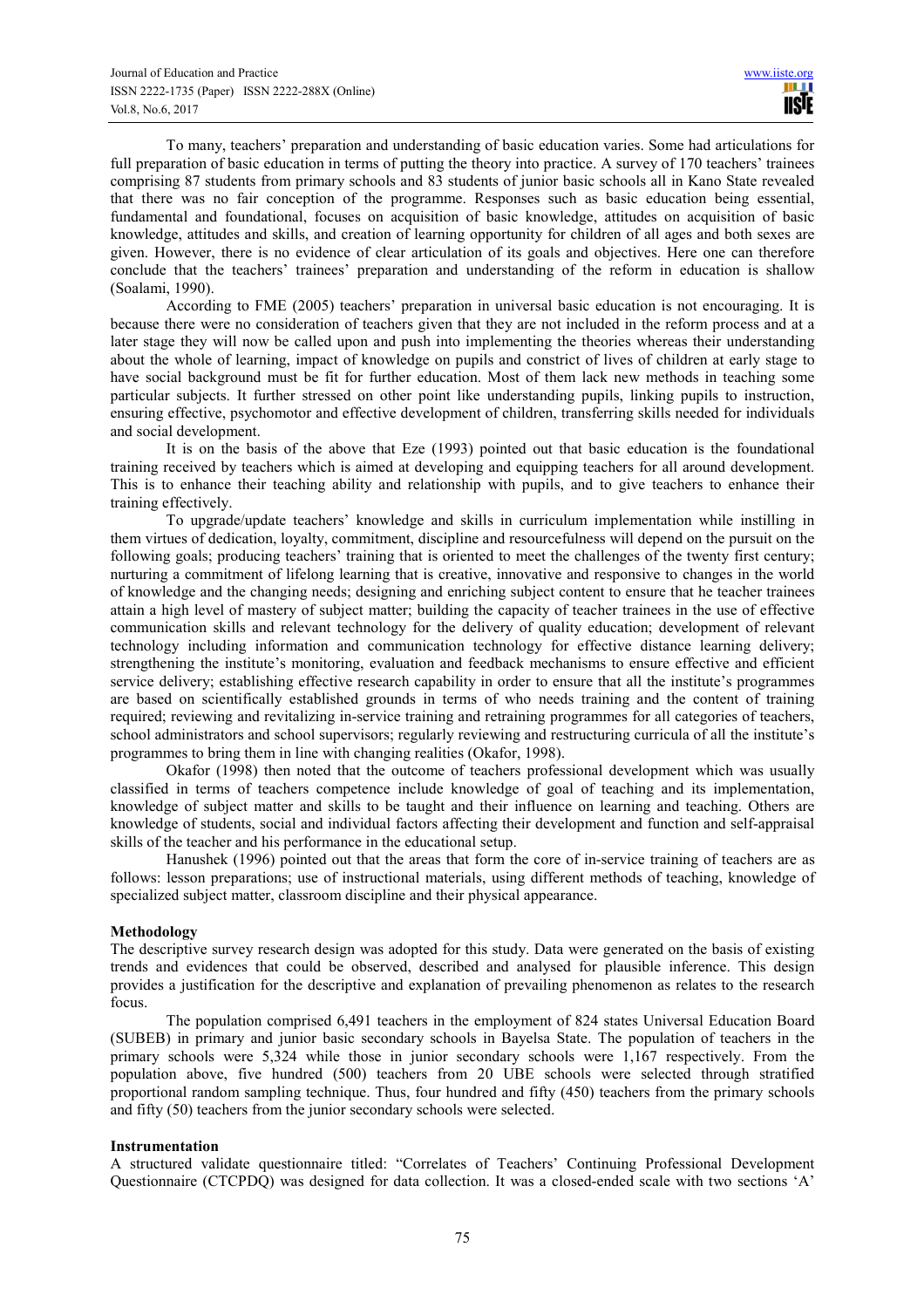and 'B' in construct. Section 'A' contained the personal data of respondents while section 'B' contained items on the variables investigated with respect to the research questions. The questionnaire was validated through experts peer review technique while a reliability value of .67 was obtained using the Pearson product moment coefficient (PPMC) after a test re-test was conducted on respondents using 20 teachers from public senior secondary schools in the state. The research administered 500 copies of the questionnaire. With 38 copies missing cases, 462 copies were returned validly answered for data analysis through frequency distribution and percentage count.

#### **Results and Discussion**

Demographic analysis of the research showed that 46.1% (male), 42.2% (female) in the primary and 53.9% (male) and 57.8% (female) in the junior secondary schools system participated in the study. The mean age of the respondents was 31 years with those in the primary schools accounting for 40.5% and those in the junior secondary schools accounting for 30.7%. Majority of the teachers who participated in the study were holders of the National Certificate in Education (NCE) with 66.5% representation with the least qualification accounting for 6.5% holders of SSCE in the system.

# **Research Question 1: What is the level of teacher's professional preparation for sustainable UBE programme?**

Table 4 shows that 51.9% of the respondents agreed that teachers lack adequate preparation for the UBE programme in the state. Also, 67.7% of the respondents agreed that teachers were not fully prepared for the UBE programme through continuing professional development.

The table 4 shows that 92.6% of the respondent agreed that teachers needed adequate and consistent training as part of professional development if the UBE programme must be sustained. The implications of the above result are that, a neglect of teachers professional development compromises the progress expected in the UBE programme. Also, continuing professional development must be considered vary primary to government investment in the sustenance of UBE programme in the state.

# **Research Question 2: What is the effect of teachers' Continuing Professional Development on the Implementation of the UBE?**

Table 5 shows that 66.5% of the respondents upheld that generation and utilization of new teaching skills depends on continuing professional development. Also, 91.3% of the respondents were positive that training was needed to cope effectively with global professional expectations. The result also indicates that career advancement among teachers is only guaranteed to the extent that continuing education is sustained under the UBE scheme.

#### **Research Question 3: To what extent is teachers' continuing professional training adequately made regular and funded under the UBE scheme?**

Table 6 above shows that 82.6% of the respondents agreed that there were no data on trained teachers due to inconsistent training programme. Besides, 83.3% of the respondents agreed that well trained qualified teachers are not readily available for UBE implementation in the state due to poor funding. Meanwhile most respondents contented that training opportunities are sparingly made available to teachers. This findings imply that teachers in the Universal Basic Education School precisely the junior secondary schools are not adequately trained and this condition threatens the sustainability of the UBE scheme in the state. The result laid credence to Heinz and Parker (1992) who recommended that, "Helping in-service teachers to construct beliefs that most positively affect their decision making in the classroom is an important effort in teacher education reform".

# **Research Question 4: What are the challenges of teachers' continuing professional development on the successful implementation of the UBE in the state?**

Table 7 shows that 91.1% of the respondents agreed that continuing professional training of teachers is not regular and also lacking in practice by agency. Also, 90% of the respondents agreed that professional training for teachers is usually compromised for political consideration in terms of adequate funding and regular implementation. Lastly, the table clearly shows that 73.8% of the respondents agreed that the trainings was lopsided, and in most cases do not capture all segments of the teaching exports in the state.

# **Conclusion and Recommendations**

The findings of the study showed that there were no adequate professionally trained teachers under the UBE programme in the state. If the goal of teachers' education must be achieved, which is "to provide teacher trainees with both intellectual and professional background adequate for their assignments (under the UBE scheme), and to make them adaptable to any changing situation, not only in life of their country but in the wider world" (FRN), (2004), then any effective professional training programme for teachers must rest on the foundation of truth and critical thinking through regular professional and exhibition of scholarship on the job.

#### **Recommendations**

Among other things, it is recommended based on the findings above that: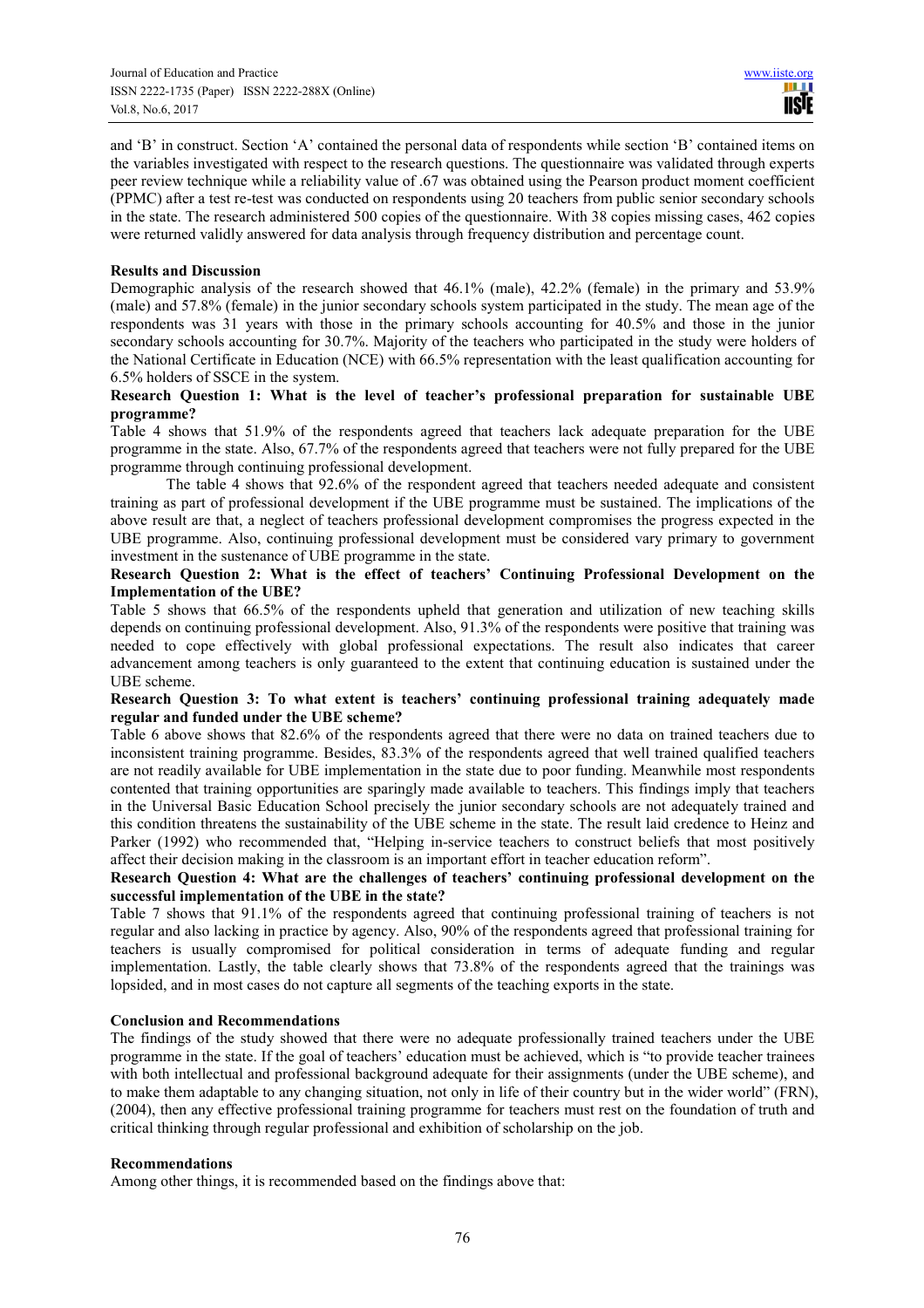- Consistency in professional development among teachers must be considered as vital to the sustenance of the UBE programmes in the state;
- Well trained and qualified teachers be recruited into the system as full-time staff and not a casual or temporary staff on the basis of inadequate funding;
- Teacher professional development fund be instituted through legislative process whereby companies operating in the area should contribute at least 0.5 to 1% of their profits to it as part of their social responsibility; and
- It is inevitable that well trained teachers are pre-requisite for the sustenance of the UBE scheme and so, fund allocated for such should not be diverted or corruptly misappropriated.

# **References**

- Afe, J.O. (1995). Reflections on becoming a teacher and the challenges of teacher education Inaugural Lecture Series 64, Nigeria: University of Benin.
- Ashton, V. (1994) The art of case study research. Thousand Teacher's Registration Council of Nigeria (1993)). (http:/www.tren.gov.ng/ 1993).
- Babatunde, I. (1999). Teachers Apathy to teaching. A paper delivered at 42<sup>nd</sup> Annual National Conference of ANCOPSS held at Akure on 12 – 16 April.
- Eze, T. (1993). Fundamental Principles and Practice of education. Ondo. Mortal place publishers limited. Ondo State.
- Federal Republic of Nigeria (2004): National Policy on Education, Lagos, NERDC.
- Hanusheke, E.A (1996). A more complete picture of school resource policies. Review of Educational Research, 66 (3)), 397-409
- Heinz, D. & Paker, V. (1992). Implementing Universal Basic Education (UBE) through the strategic provision of school library service (http://www.musuro.org/instructional-techin...)
- Little, B. (1990). An analysis of sources of teachers' stress. Implications for counsellors and administrators. The Nigeria Journal of counselling and Development.  $2(1)$  97 – 102
- Miefa, E.K. (2004). Principles and practice of education, Ado-Ekiti Omolayo standard press & bookshops Co. (Nig.) Ltd. Ekiti State.
- Okafor, C.F (1998). Nigeria Teacher Education: A search for New Direction, Enugu; fourth Dimension Publishers Co. Ltd.
- Osaretin, O. (2009). Professionalization of teaching, challenges, and prospects. In Oyeyinka (1990). Brief presentation of papers by the teachers Registration Council of Nigeria (TRCN) Bayelsa State, Miss Wealth Osaretin Oziegbe. State coordinator; during the one-day not leadership retreat.
- Pace, F. (2003) Teachers preparation and availability for achieving Universal Basic Education in Ekiti State. Journal of Zaria Education Research, Kaduna 8 (3) 98-103.
- Solani; C. (1995) Teachers morale and performance in selected secondary school in Ilorin Metropolis, Kwara State, Research in education 1, (1) 101-106.
- Ukpo, E. O. (1996) Professionalization of teachers in Nigeria: Challenges and Obstacles. In the African Symposium: an on Line Journal of African Educational Research Network. (http://www.nesu.edu/aern/tas5.2/tas5.2pdf).

| Table 1: Numbers of UBE Teachers by Gender & Qualification Primary School 2005 |  |  |
|--------------------------------------------------------------------------------|--|--|
|--------------------------------------------------------------------------------|--|--|

| <b>Qualifications</b>                   | Male    | Female  | <b>Total</b> | $\frac{0}{0}$ |
|-----------------------------------------|---------|---------|--------------|---------------|
| Graduate with teaching qualification    | 15,201  | 20,205  | 35,406       | 5.99          |
| Graduate without teaching qualification | 5,247   | 4,486   | 9,733        | 1.65          |
| NCE holders                             | 99,537  | 164,443 | 263,980      | 44.64         |
| Diploma holders                         | 22.147  | 11,317  | 33,464       | 5.66          |
| Grade II holders                        | 87,676  | 71,735  | 159,411      | 26.96         |
| Grade I holders                         | 80      | 46      | 126          | 0.02          |
| HSC/GCE A LEVEL qualification           | 335     | 102     | 447          | 0.08          |
| <b>Special Teachers</b>                 | 71      | 27      | 98           | 0.01          |
| <b>WASCE/GCE/SSCE O' LEVEL</b>          | 3,890   | 2,483   | 6,381        | 1.08          |
| <b>Others</b>                           | 55,772  | 26,483  | 82,255       | 13.91         |
| Total                                   | 289,956 | 301,335 | 591,291      | 100           |

**Source: Federal Ministry of Education (FME): Basic & Senior Secondary Education Statistics in Nigeria (2004 & 2005).**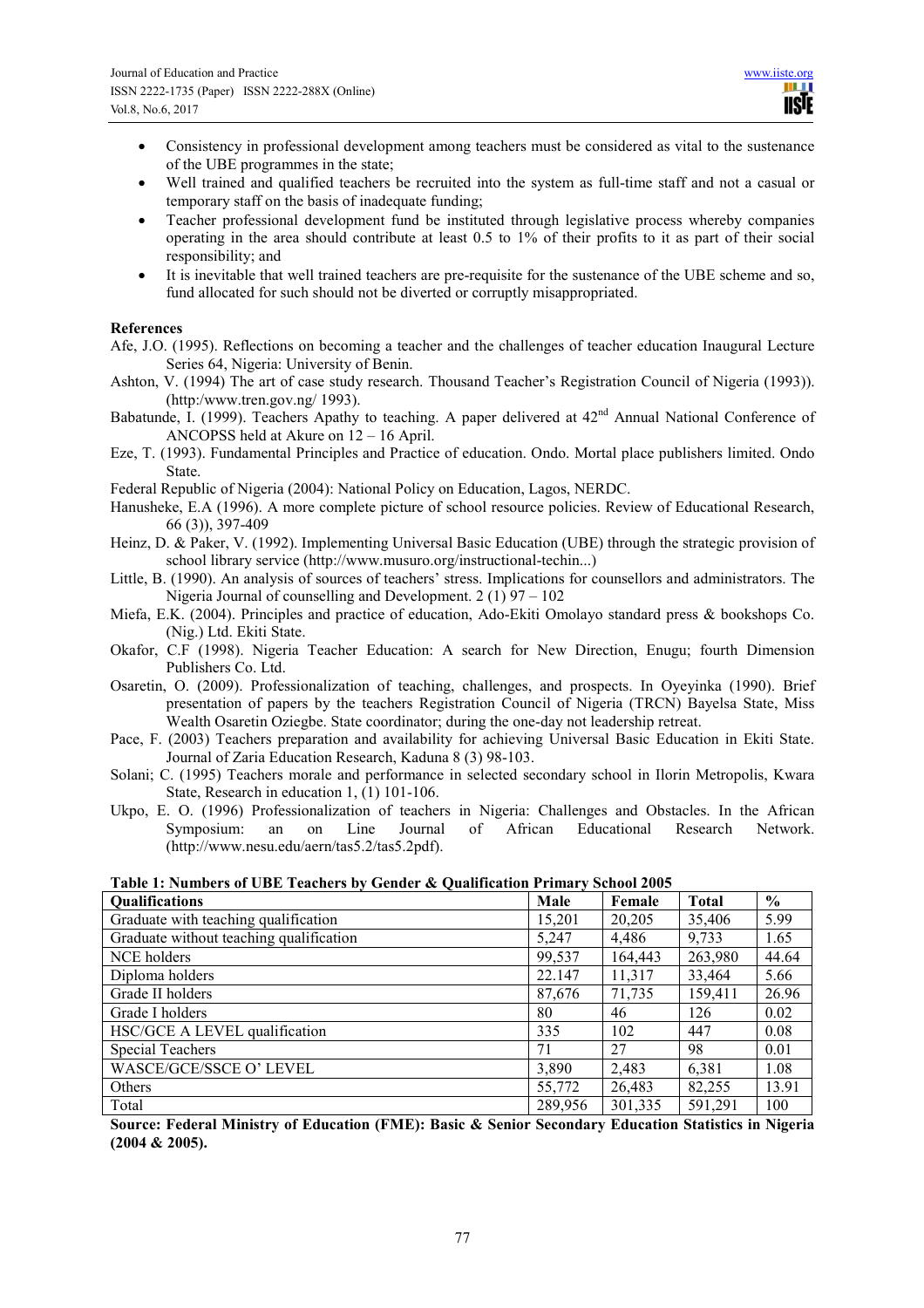# **Table 2: NTI/TRCN Training Centres Showing Number of Teachers by Gender on Universal Basic Education Schools from 2006-2009 in Bayelsa State.**

| S/N             | <b>Name of Schools</b>                   | Male | Female | <b>Total</b> |
|-----------------|------------------------------------------|------|--------|--------------|
| $\cdot$ $\cdot$ | Central Epie Secondary School Opolo      | 229  | 302    | 531          |
| ٠.              | Community Secondary School 1 & 2 Sagbama | 240  | 290    | 530          |
| J .             | Government Secondary School Ogbia        | 244  | 286    | 530          |

**Source: UBE – Statistical Records (2009).** 

#### **Table 3: Number of Teacher by Gender and LGAs in Universal Basic Education for 2010 in Bayelsa State.**

| S/N | L.G.A            | Male | Female | <b>Total</b> | <b>No. of School</b> |
|-----|------------------|------|--------|--------------|----------------------|
| 1.  | <b>Brass</b>     | 196  | 223    | 419          | 44                   |
| 2.  | Ekeremor         | 486  | 264    | 750          | 88                   |
| 3.  | Kolokuma/Opokuma | 175  | 234    | 410          | 24                   |
| 4.  | Nembe            | 217  | 187    | 404          | 59                   |
| 5.  | Ogbia            | 451  | 567    | 1018         | 73                   |
| 6.  | Sagbama          | 409  | 315    | 924          | 62                   |
| 7.  | Southern Ijaw    | 498  | 216    | 714          | 131                  |
| 8.  | Yenagoa          | 381  | 368    | 749          | 59                   |
|     | Total            | 2813 | 2375   | 5188         | 539                  |

**Source: UBE Statistical Records (2010)** 

# **Table 4: Frequency Distribution on the level of teachers' preparation for sustainable implementation of UBE programme**

| <b>Reasoning Items</b>                                                           |      | <b>Response</b> |              |  |
|----------------------------------------------------------------------------------|------|-----------------|--------------|--|
|                                                                                  | Yes  | N <sub>0</sub>  | <b>Total</b> |  |
| Teachers lack adequate preparation for the UBE scheme in the state.              | 240  | 222             | 462          |  |
|                                                                                  | 51.9 | 48.1            | 100%         |  |
| Teachers are not fully prepared for sustainable through continuing professional  | 313  | 149             | 462          |  |
| development.                                                                     | 67.7 | 32.3            | 100%         |  |
| Most teachers do not regularly attend training on the implementation of UBE      | 438  | 34              | 462          |  |
| programmes.                                                                      | 94.8 | 5.8             | 100%         |  |
| Adequate training is needed for teachers professional development with regard to | 428  | 34              | 46.2         |  |
| sustainable UBE                                                                  | 92.6 | 7.4             | 100%         |  |

# **Table 5: Frequency Distribution on the Effect of Teachers' Continuing Professional Development on the Implementation of UBE.**

| <b>Reasoning Items</b>                                                                     |      | Response |              |  |
|--------------------------------------------------------------------------------------------|------|----------|--------------|--|
|                                                                                            | Yes  | No.      | <b>Total</b> |  |
| Generation and utilization of teaching skills depends on new methods of teaching that are  | 307  | 155      | 462          |  |
| made possible through continuing education.                                                | 66.5 | 33.5     | 100%         |  |
| I rely on teachers training because I could not gain admission to other courses to improve | 412  | 50       | 462          |  |
| my professional competence.                                                                | 89.2 | 10.8     | 100%         |  |
| Training is needed to meet up with global challenges such as knowledge exposure and        | 422  | 40       | 462          |  |
| new job skills.                                                                            | 91.3 | 8.7      | 100%         |  |
| Career advancement is guaranteed through professional development                          | 411  | -51      | 462          |  |
|                                                                                            | 89%  | $11\%$   | 100          |  |